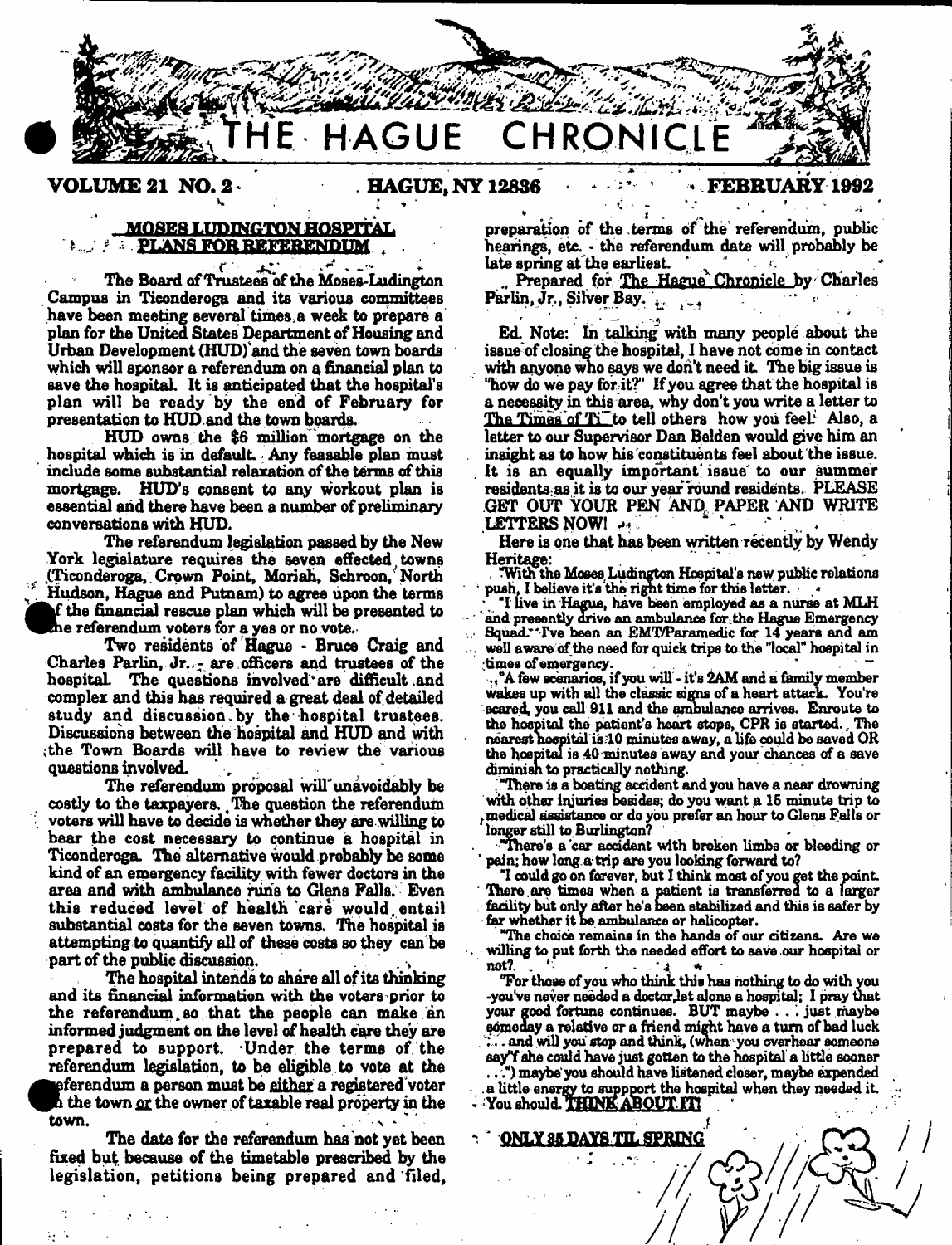# F18H AND GAME CLUB

January '92 marked the kickoff of the "Raise the Roof' Fish and Game Fundraiser. An appeal has been sent out to members and non-members asking for , donations to help put a second story on the Fish and Game building. The Club feels there is a need in town for a facility where receptions, small parties and gettogethers can be held with kitchen and bar facilities. To date, \$957.00 has been received. The Club thanks' all those who have donated thus far, and welcomes others to send their contributions, checks payable to Hague Fish and Game Club, to Margaret DelSignore, Treasurer, Hague, NY 12836. Further progress on the : campaign will be noted in ftiture Chronide editions.

 $\cdots$  KS

#### CHAMBER OF COMMERCE NEWS \* ' » \* \* ' ' ■ ♦ '

• At their'January meeting, \$208 was donated from'the Chamber of Commerce to the Hague Volunteer Fire Department, representing the monies collected in December from the X991 Memory Tree project The donation is to be used for AL9 equipment for the Emergency Squad. Many thanks to Diane and Emogene Frasier for their help with the Memory Tree project

Saturday, March 28, 1992 has been designated "Chamber Day" at the Knickerbocker Arena in Albany, NY. That day, seats for the "Walt Disney's World on Ice" will be discounted for Chamber of Commerce members and their families. Tickets are \$10.00 and \$8.00 for the noon performance only.' The Hague Chamber would like to extend this opportunity to any Hague resident who would like to go, Transportation is up to you. If you would like to Buy , tickets, call Kathy Santaniello, 543-6441. Deadline for ordering is March 15, 1992... KS

# **HAGUE HISTORICAL SOCIETY**

*'* Our first meeting of 1992 will be held Thursday, March 26 at The Hague Community Center. Social hour starts at 7:30PM and the meeting,at 8:00PM.

The program will be "A Memory to Share." Each attendee is asked to come prepared with a favorite memory. This may be humorous, historical, important or a plesasant interlude.

Ethel Andrus will present the April meeting with the story of Chataugua, that still -active summer ' educational center that has been so influential over the years. Date April 23.

May 15 the society hosts the Ticonderoga Historical Society in our fourth year of a joint meeting. Ticonderoga supplies the program which will be on underwater historical research by Ludwig Kasai. /

A trip is planned for June; exact itinerary and date are both in the planning stages.

All meetings are open to the public. Input for programs is always welcomed too... RMC

# HAGUE SENIOR CITIZENS CLUB

The Hague Senior Citizens Club will hold its

annual covered dish luncheon on Tuesday, February 26 at twelve o'clock noon at the Hague Community Center. Please register by phoning the Community Center (543-8181) prior to February 20. To find out what is, needed in the way of food or money contributions, phone either Betty Van Sleet (543- -6770) or Fran Clifton (543-8501).

Beat cabin fever, come and enjoy your friends and neighbors and feast on the productions of all of our. good cooks. Anyone in Hague who is 50+ is welcome to; . attend not only this event, but all of our meetings. . ewa ... •

#### **HOME BUREAU**

\* . \*

The Mohican Home Bureau will hold its next regular meeting on February 18 at 10AM.<sup>3</sup> March meetings are scheduled for March 3 and. 17. New members are always welcome. •

#### x CHURCH WOMEN UNITED

. . *\*\* .* / The Church'Women United will hold its World Day of Prayer on March 6 at the United Methodist Church, Ticonderoga. Coffee hour will begin at 10AM.

# HANCOCK HOUSE GALLERY

. The Ticonderoga Historical Society has announced, its latest show in "The Gallery." Opening Friday, Feb. 7, and continuing through Saturday, March 7, this is an exhibition only, featuring photographs by two longtime Ticonderoga residents.

Mason Smith, known by generations for his studio portraits, as well as the events he captured on film, is now retired." He has also saved for posterity such ecenes as the old paper mill and the upper falls of the La Chute River. \

' Jerry Abbott has titled his entries, "From My Point of View/' The former proprietor of Grimes Floral Company said he is busier than ever in retirement. Indulging himself for fun and personal pleasure, his camera subjects are diverse ranging from wild mushrooms to politicians and grandchildren.

This well lighted little gallery occupies its own room on the second floor of the Hancock Building at Mooes Circle, The building is open Wednesday through Saturday from 10AM to 4PM. - All are welcome and children accompanied by an adult are invited. There is no admission fee. \*\*

There is a hospital bed stored in the basement of the Community Center available to any Hague reside who needs one. Please contact Ursula Montbrial 543-6407 for information about its use.

 $\mathcal{C}^{\mathcal{A}}=\mathcal{C}^{\mathcal{A}}$  is a set of  $\mathcal{A}$ 

+> - \* . .■\* " 2/92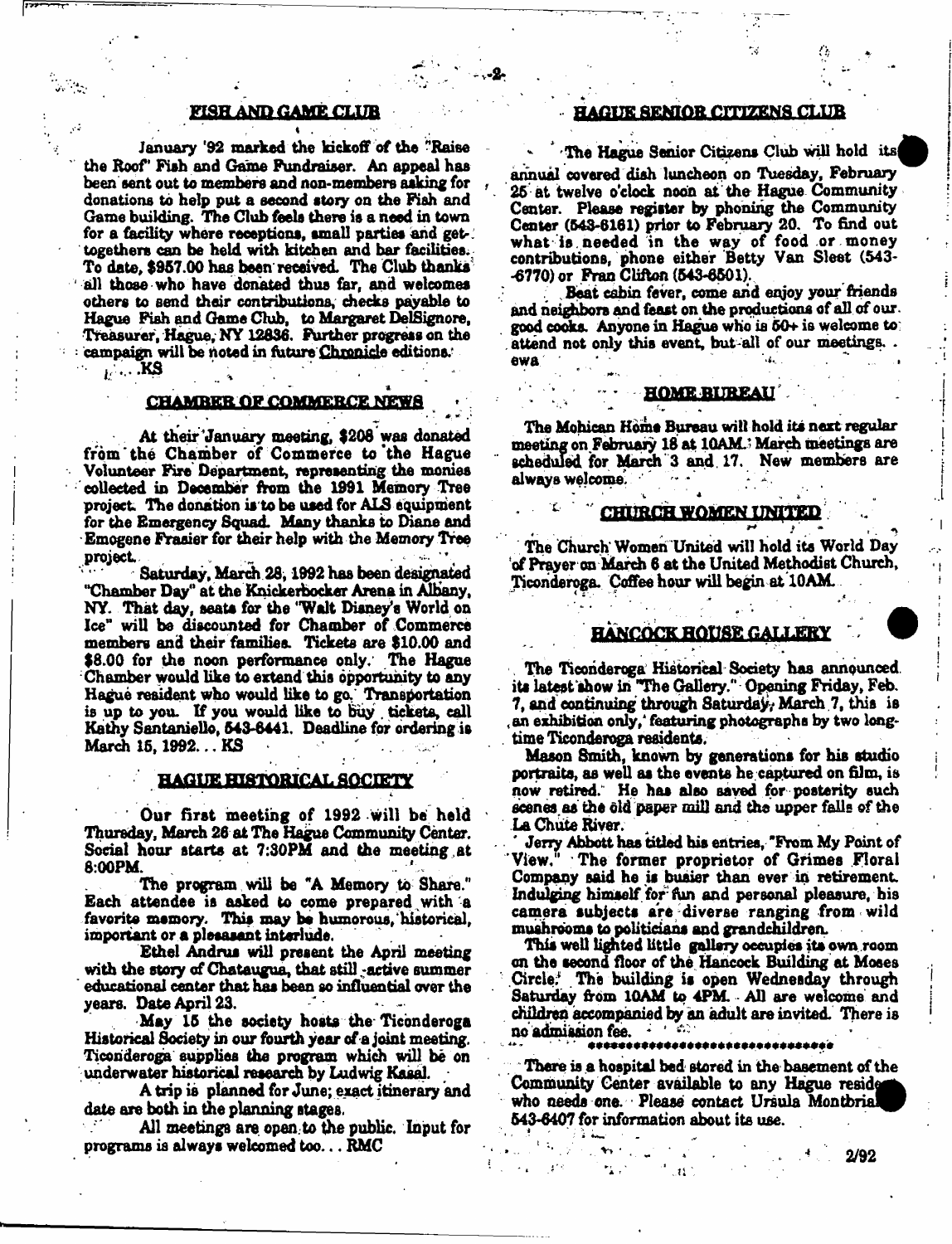THE ZONING BOARD OF APPEALS regular January meeting was cancelled due to inclement eather.

#### **PLANNING BOARD - 2/6/92**

Regular Planning Board meeting opened at 7:35 PM with all members present. Temporary Chairman Craig welcomed the numerous guests and Ron Pote, the newly appointed Board member.

Land surveyor, Harry Bly, presented the proposed 5-  $\cdot$  lot major subdivision of 153+ acres of land owned by Winston and Susan Disbrow on Split Rock Road. The Disbrows have proposed the creation of four 2.6 acre lots, each with approximately 200+ feet of frontage on Split Rock Road; the 6th lot would be in excess of 136 acres. All proposed lots exceed the required minimum lot size for the zoning district

Rosemarie Serdinaky presented her plans to convert her existing retail shop into an ice cream and sandwich shop. The existing Taxidermy shop would be walled;off from the proposed food service area and would have a separate entrance. The food service would utilize existing space within the structure. A 15' x 20' outdoor dining deck is also proposed. The proposed shop is located in Hague's primary Hamlet zone immediately east of the Hague Fire Dept building. The proposed use is allowable within the Hamlet if approved by Site ' 'Plan Review and required permits are obtained from otherinvolved regulatory agencies.

The Town Board appointed council persons Laundree Ind Frasier as their representatives to the Planning Board. Councilman Karen Laundree addressed the Planning Board in regard to: 1. proposed storm water regulations; 2. re-activation' of the zoning revision • committee; and 3. arranging a meeting with the town's insurance carrier to review insurance liability coverage for the volunteer members of the Planning Board and the Zoning Board of Appeals.

The meeting adjourned at 8:25PM.

 $\mathcal{L}^{\mathcal{A}}$ 

# **IQWMBQARD MEETING - £11/82**

A large crowd gathered in the meeting room at the Community Center for the February 11 meeting of the Town Board.

Several people accepted the supervisor's invitation to speak out on subjects that concerned them.

"A gas bill for the workers who helped the new Snogoers Club will be paid by that group," said Art Steitz, member.

David-Martucci wondered why Supervisor Belden. was not going to the Association of Towns meeting. . Mr. Belden responded that this year Hague would have to pick up the costs that are no longer paid by the county. Supervisor Belden felt we could not afford it. The board had approved John Breitenbach, Jr., Solid ^AVaste Director to attend the 6th annual Solid Waste Convention sponsored by NYS Legislative Committee for Solid Waste - a town board approved and budgeted item.

Sal Santaniello said; 6% of the budget allocation (\$500) for the Winter Carnival would be returned.

Mr. Martucci asked about town expenses and was told the finance committee is working on this. Mr. Patchett asked about Cable TV revenues and was informed this will go into a . special fund for future extension.

Mrs. Yaw was interested in the number of landfill personnel and a job description for Recycling Coordinator, both of which' are under discussion in committee involved.

Bob Patchett mentioned a special fund (bag money) that was to have been set up to cover landfill closing costs. Belden will check.

In Communications and Petitions:

1,.: Resolution #4 was presented designating the jelling place in Hague (the Community Center)

2. Reminder of school budget workshop on 3/11/92 at 7:30PM in the Community Center. (See p5)

3. Reclamation proposal by Clough Harbour for landfill was approved. There is a possibility of 50% funding...

4. Naturalist Laura Meade's report.

5. On a possible conflict of interest letter from John Silvestri, Town Attorney, Mrs. Lindquist requested a ruling from the Attorney General's office.

6. Another letter from Mr. Silvestri states he has no record *of* contract negotiations concerning Harold LaRose, assessor. Any other questions should be directed to the Town Board or to Mr. LaRose.

7. The alleged employee overpayment has been resolved.

8. Contract with John Silvestri, town attorney, has been renewed.

Special Committee Reports:

. Highway: CHIPS program cut 35%

Finance: Still discussing 5% cut in various departments. There are. mandates that cannot be ignored and with a \$23,618.97 cut in sales tax, "something's gotta go."

Youth: A committee is being formed and figures for . basketball court will be available soon.

Stormwater: Karen Laundree has had meetings with Michael White, Lake George Park Commission and Dan Belden and will continue to do so.

Scott Patchett commended Supervisor Belden on committees he has instituted. Belden took this opportunity to say- he intends, to reactivate the Community Center comm., abandoned early in 1990.

Regular Committee Reports:

Buildings and Grounds: Service contract with George Wilson, Honeywell for additipnal thermostats. Feasibility of logging 113 acres associated with landfill. Need suggestion for old town hall use. Will get handicapped parking signs at Community Center. Filed for dredging permit at boat launch.

Planning and Zoning: Ron Pote transferred to Planning Board from ZBA. There are now two openings on the Zoning Board of Appeals. Applications accepted at Community Center

There have been two changes in committee chairmanship: Dick Frasier for landfill, Linda Coffin for Recreation and Promotion. Dan Belden will serve on School Tax Committee, replacing Linda<br>Coffin Cont on page 4 TOWN BOARD) 2/92 Coffin.(Cont. on page 4 - TOWN BOARD)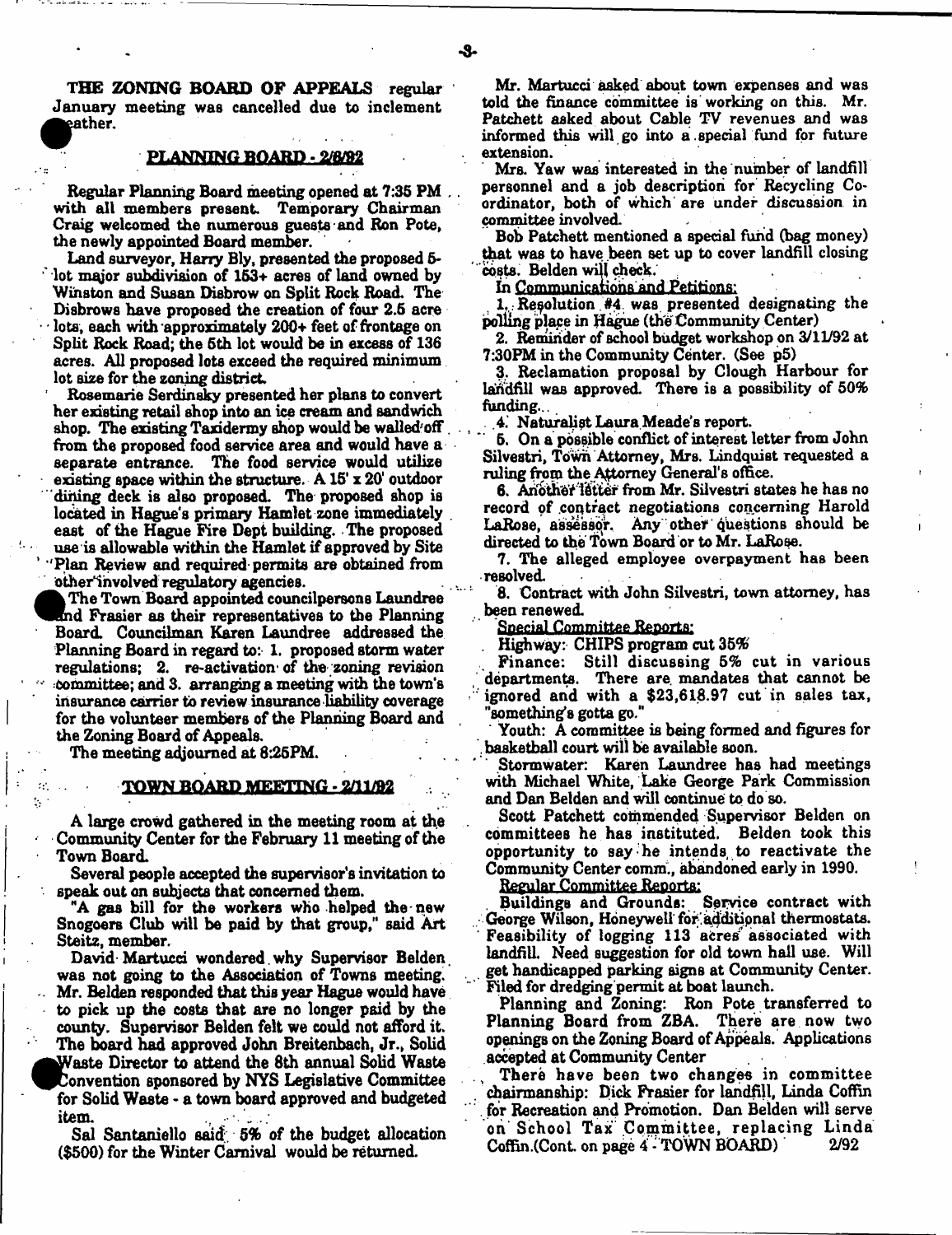#### (TOWN BOARD, cont from page 3),

In New Business:

The board voted NO to returning the ballfield backstop to the Ticonderoga School District as requested.

A meeting will be set up with the Ticonderoga Town Board re: Youth.

Nancy Trombley has applied for a grant to cover office filmiture.

Supervisor Belden held a productive meeting with Charles Parlin. Jr. concerning Moses Ludington  $\blacksquare$  if the interval is a interval in the interval interval in the interval interval in the interval interval in the interval interval in the interval interval in the interval interval interval in the interval interval

Belden resigned as chairman of the Winter Carnival Committee. Kathy Santaniello will be the new chairman... gl

# GLEANING PROGRAM

The next Gleaning Program will be held on, Wednesday. February 26, 1992 from 10AM - 2PM in - the Community Center. Bring proof of eligibility.

#### RUMMAGE SALE

t «

 $\cdot$  A rummage sale will-be held Feb. 22 and 23 from 10AM - 4PM at the Community Center. Proceeds will benefit Mary Meehan, fire victim.

#### **GOLD COUNTRY HAS COME TO TH**

For those of you who are not as blest as we in Hague and wonder what we do to entertain ourselves - we eat a lot! Besides all the wonderful church .suppers recently, we have a new Chinese Restaurant in downtown Ticonderoga called GOLD COUNTRY. Manned almost entirely by Chinese who speak English, they have an extensive Chinese menu. There is a small eating area but probably their biggest business is in takeouts. There are special Cantonese dishes and Szechuan specialties, besides appetizers, soups, fried rice, Bweet and sour, etc. etc. They have an order sheet measuring  $17^\circ$  x  $11^\circ$ , filled with all kinds of delicacies. One can call in an order and have it ready for you when you get there. Open seven days a week, this restaurant will prove to be a real asset to our area.

# ADIRONDACK CENTENNIAL COMMITTEE SEEKS 1QQ.YEAR ADIRONDACK PARK ROOTS

In celebration of the Adirondack Park's 100th birthday, the Committee for the 1992 Adirondack Park Centennial is gathering history of other Adirondack 100-year-olds, including families, homesteads, people, and businesses.

People that have been in the Adirondack Park for 100 years or more have been contacting the Committee with historical information about themselves, their families, groups and businesses. The information will be compiled by the Committee into a booklet as part of the Centennial celebration.

"The Adirondack Park is special in large part because of its people and their history," said Barbara McMartin, chairman of the Centennial Committee. 'We would like to find others in the Park celebrating their birthdays and include them in the celebration in this special way. Without the people and businesses and groups and homesteads, what would the Park be? After all, our slogan is "A *Park of People and Natural Wonder*."

A candidate for recognition by the Committee must supply the name of the 100-year-old person or entity and the date they arrived in the Adirondacks. A brief history should be supplied, including where they came. from and why they came to the Park, the occupation of the original family, and details about the descendants living in the Adirondack Park today.

The Committee invites the public to help in this search. Please contact Sally Daly, the coordinator of this project, at 11 Birch Drive, RD #1, Albany, NY 12203-9727

#### \*\*\*\*\*\*\*\*\*\*\*\*\*\*\*\*\*\*\*\*\*\*\*\*\*\*\*\*

Anyone who would like to get together with a group to paint (pictures, that is) in the Community Center, please contact Mary Lou Doulin, 543-6554.

 $\mathcal{L}(\mathcal{M})$  .

The town of Hague is still taking applications for a custodian for the Community Center. Apply to the town office or call 543-6161 for further information.

The following letter was written by Mrs. George Traver, Sabbath Day Point. Your viewpoint on the hospital situation is welcome.

'When I pass Moses Ludington hospital, way up on the hill in the village of Ticonderoga I find it hard to believe that some day it might not be there.

'What memories I have of my stay there five years ago. I had a bout with cancer and two wonderful doctors helped me to get well. They had the foresight to recommend my taking Tomoxiffin citrate for the rest of my life, and so far no sign of that dreaded disease.

"Today my husband visited his physician in the village as he had a bout with arthritis and what does he come home with? - a video tape explaining, the medication that the doctor had prescribed. The tape explained all about its dosage, when to take it - its probable aide effects, good and bad, and not to become discouraged etc. etc.-

"Don't tell me Ticonderoga does not have physicians who keep up with all new treatments! But these doctors need this hospital, as do we all.

'We live in Harvey Moses' home' at Sabbath Day Point and as you know it was years ago that Harvey's family gave money to start this institution. Now there is need for financial help in keeping it going. Don't you agree?"

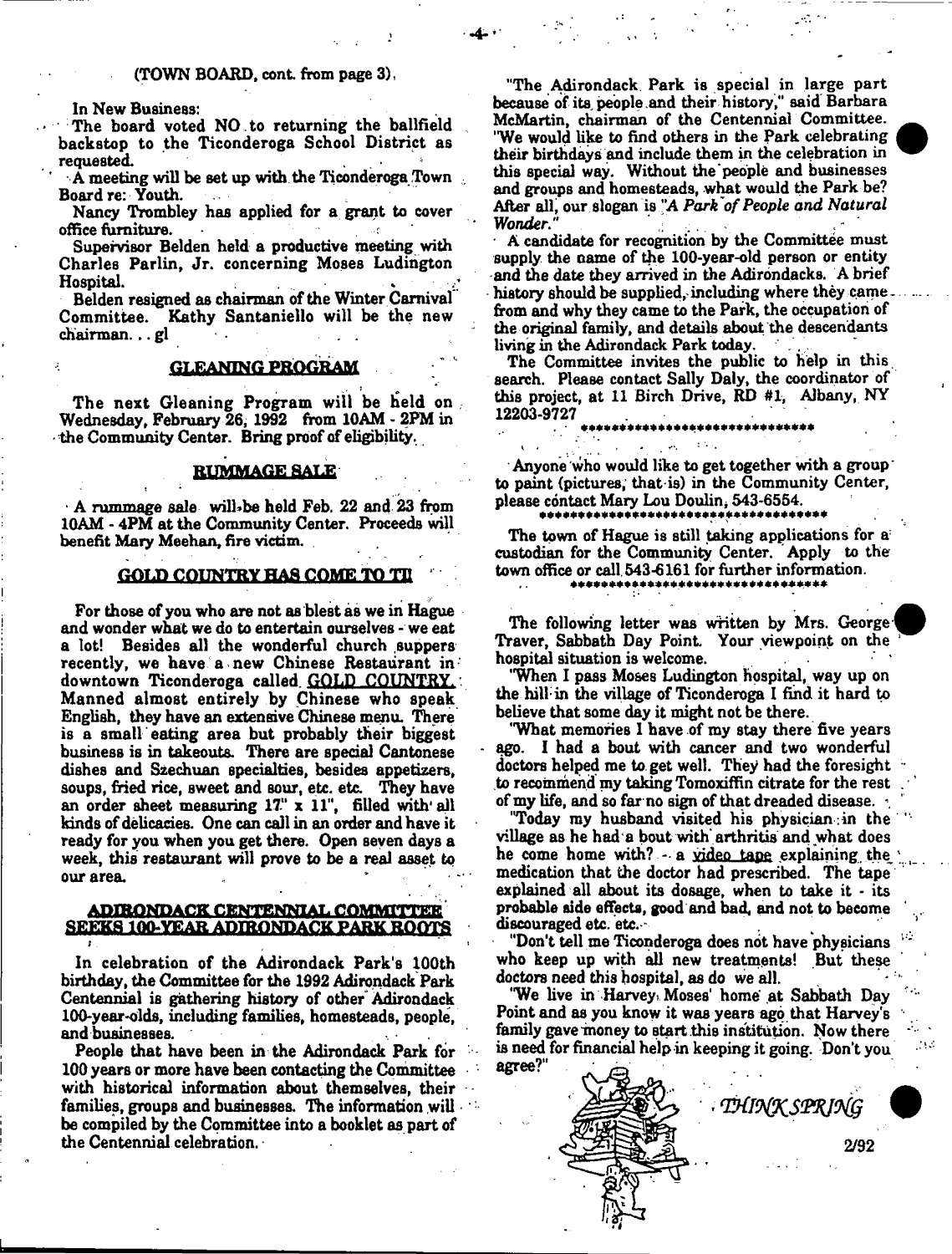This is the fifth and final installment in a series from Iarold LaRose, assessor for the Town of Hague: APPEALING YOUR ASSESSMENT

Taxpayers are justifiably concerned about rising property taxes. But how can anger at.higher taxes be turned into effective protest and a successful appeal of assessed value? Act according to three important principles and you may halt rising taxes and file a successful appeal. Even if you can't change anything, you will understand more about what really needs to  $\sim$  to  $\sim$  " be changed. :\* i H V A I »; \* *^*

1. Separate the issue of higher taxes from, the issue of the accuracy of the assessed value of your property: Elected officials, school- boards, and other special taxing authorities establish your tax bill. Assessors estimate the market value of your property. An increase in value doesn't mean your taxes will go up. '

2. Understand how the assessor arrived at, the value  $\mathbf{r}$ of your property. If you do file an appeal, this information will help you construct your case. Find several properties similar to yours (called comparables), preferably in a similar neighborhood. Find out what their assessed values are or the prices at which they sold, if they have sold recently.

3. Establish a cooperative, not an adversarial, relationship with the assessor's office. The office can and will provide you with the information.yon need to evaluate your assessment, find similar properties, and, <sup>•</sup> file your appeal. Be Bure to follow instructions carefidly/ A missed deadline or incorrect filing can cause an appeal to be dismissed.

# $\sim$  THE BLIZZARD OF 1888.

Clifton West, Town Historian, vFrom recollections of Burton West, hie father

The year 1888 will always be remembered as the date of the Big Blizzard. It began on March ,11 and lasted three days or longer. At that time Mother was visiting relatives in Bridport, VT. Her recollection of the event was slight. To Dad it was far more vivid.

Dad was eleven years old at that time and his brother Charles was older. The Wests lived on the property where Ward's Boat Storage is now located on Route. 8. Grandpa operated the grist mill by the deep gorge in.Hague Brook by the upper falls. Having no grain to be ground at the time, he decided to take the family over to Horicon to visit Grandma's family, the Bentleys, at the , head of Brant Lake. There were no phones in those days and parcel post was a slow, means of comuication. One did not just turn down the thermostat and leave for a few days. With no indoor plumbing, it was safe to let the house cool off. March was not too cold anyhow.

That particular weekend was warm with no hint of storm in the air. The entire family, six in all, piled onto the sleighs andjleft for Brant Lake early <in the morning of March 10. The first two houses built on the lake are still standing, tho greatly, reconstructed. They were the John West home at the foot of the lake and the Bentley residence at the head of Brant Lake. It

**•** 

was to the latter that the family travelled. My grandmother was Lucinda Bentley, daughter of Thomas and Mary (Remington) Bentley. The trip to the upper end of the lake was uneventful. We can imagine that there was a happy reunion with lots of news to be talked over.

The following morning when the family arose it was snowing, it was not just an Adirondack flurry such as we get now, but a real honest-to-goodness blizzard. My grandfather had to get\*back over the/mountain and could not afford to be snowed in somewhere along Brant Lake far from home. After breakfast he hitched  $up$ , the 'team, the family piled onto the sleighs and started to Hague.<sup>d</sup>By the time they reached the Spuytendevil Brook at the foot of Hague Mountain, the anow was already a foot deep'. The strain of pulling the loaded sleigh through so much drifted snow was too much for the horses. My father and his brother Charles were sent ahead to break trail for the team. It ; must have been hard work for the two boys, hardly into their teens, to wade through the deepening snow up Hague Mountain with the wind blowing, hard as it did.

To^r reach the top of the mountain and down past Swede's Pond was an all day journey. The old. road followed a different course than present Route 8 so the distance was greater than now. About a half-mile from where Ray Monroe-lives now they came to the residence of Solomon Robbins and his family. Here they were invited to spend the night and give the team' a deserved rest as well as the boys who broke trail through the deep snow. Solomon was a Civil War veteran. His son Solomon, a veteran of the firat World War, often reminded my Father of the time the Wests spent the night with the Robbins. The boys had to sleep on the floor.

In the morning they finished the trip to their home in Hague. By that time there was snow to a depth of four feet on the level. Drifts were as much as: thirty, feet deep. The weather turned warm and the snow did not last long. The snow went so fast that streams were very high and the roads nearly

impassable for several days. Memories of this event die slowly. Groups of people met each year in March to relive their memories of the great storm. The last member of that trip to die was Hattie who passed away in 1967.

# SCHOOL BUDGET WORKSHOPS UNDER WAY

 $\mathcal{L} = \frac{1}{2} \left[ \begin{array}{ccc} 1 & 0 & 0 \\ 0 & 1 & 0 \\ 0 & 0 & 0 \end{array} \right] \hspace{0.2cm} , \hspace{0.2cm} \mathcal{L} = \left[ \begin{array}{ccc} 1 & 0 & 0 \\ 0 & 1 & 0 \\ 0 & 0 & 0 \end{array} \right] \hspace{0.2cm} , \hspace{0.2cm} \mathcal{L} = \left[ \begin{array}{ccc} 1 & 0 & 0 \\ 0 & 1 & 0 \\ 0 & 0 & 0 \end{array} \right] \hspace{0.2cm} , \hspace{0.2cm} \mathcal$ The Ticonderoga School Board is holding open workshops for the purpose of keeping the public informed and also receiving input from the public. The next workshop will be held on March 4 and will be on transportation, community, employee benefits, debt service and cafeteria expenditures. Review of total expenditures and available revenue. ON MARCH 11 at 7:30PM, a budget workshop will be held in the Hague Community. Center at 7:30PM. If you are interested in knowing how your tax dollars are spent, be sure to come. The School Board welcomes any suggestions that you might have. A complete schedule of workshops is fdund in the February District Newsletter. 2/92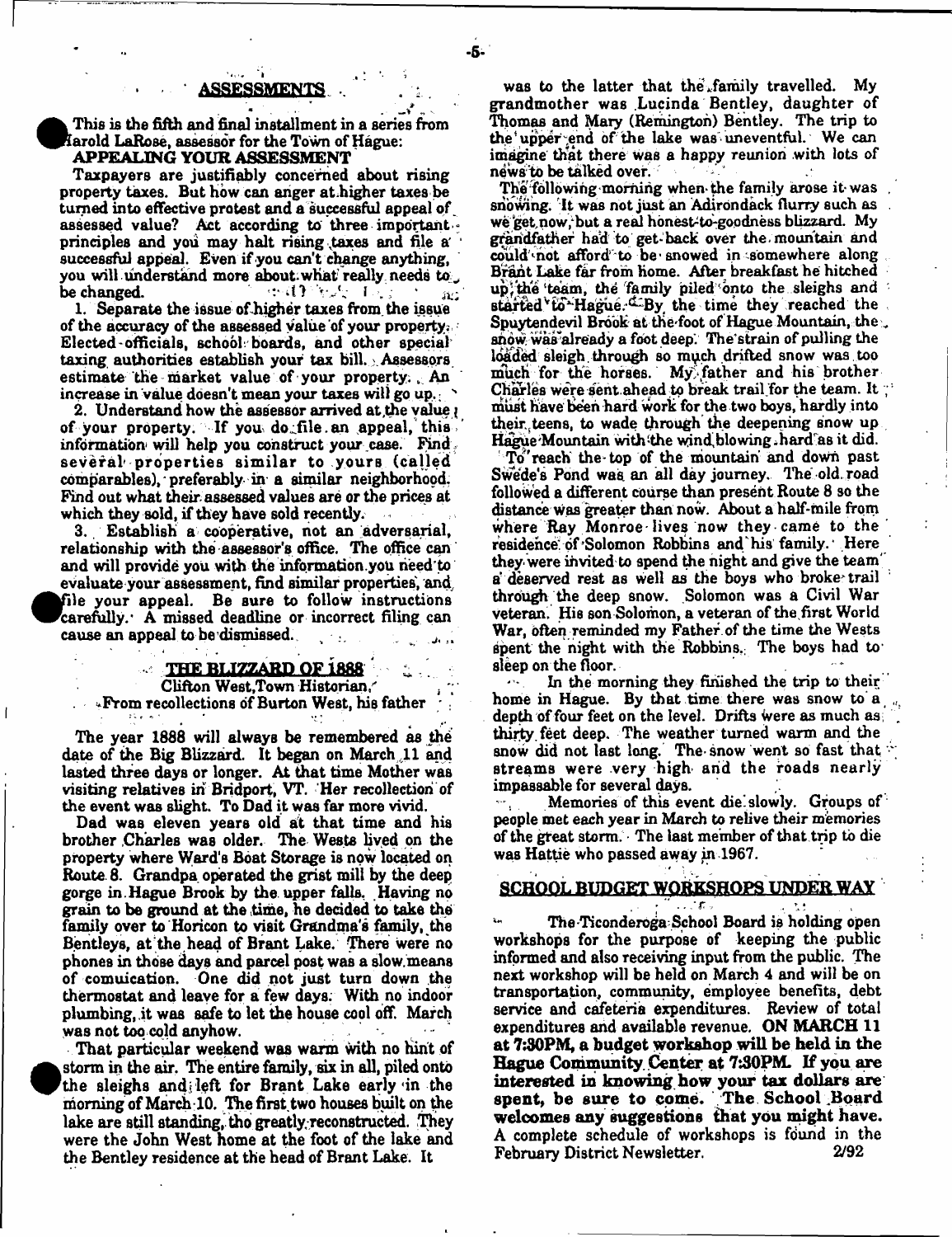#### NATURE NEWS Laura Meade

In January Fred LaPann reported seeing 17 bluebirds in a field near a hedgerow behind the Grand Union in Ticonderoga. They were feeding on berries in the fields and shrubs. .About a week later hejsaw. 7 bluebirds while walking in fields near Salem and they were feeding in the same manner. So when Patty Bartlett told me that her parents, Rosemary and Frank Carney had been seeing 3 to 5 bluebirds on a regular, basis at Sabbath Day Ft., I began to wonder how these' birds (which are usually seen only in summer, s pring or all in. the Adirondacks) were able to survive cold temperatures and snow covered terrain.

The Carneys said they saw the bluebirds flying in and around a bird house quite often. They also noticed that the birds were eating bugs which appeared on warm, sunny days and some small berries on nearby\* bushes. The berries had been alternately frozen and*/* thawed in temperature changes.  $\cdot$  .

This information prompted me to search in a book. titled 'The Bluebird".by Lawrence Zeleny to see if he' mentioned anything, about bluebirds spending the winter in the North Country, In a chapter titled "What Can We Do to Save the Bluebird" he said, "In winter bluebirds depend almost entirely on wild berries for food. The supply of this natural food has been greatly reduced in many years. Food supply is of decisive importance in determinng not only the winter ranges but ultimately the survival of all species of bluebirds." Zeleny went on to give a partial list of 29 plants which are attractive to bluebirds. Some of these plants, including red cedar; staghom sumac, bittersweet and mountain ash are found in our area. According, to Zeleny, the supply of wild berries from these plants has diminished greatly in recent years due to the clearing of land for crop production and building of highways^ shopping centers and residential developments.

That led me to realize that some hardy bluebirds have been wintering in the Adirondacks all along, while most migrate to warmer climes in the fall and return in early spring, usually between March 10 and  $24th$ 

Perhaps with the increase of bluebird nest box houses for shelter and more available food due to planting of desirable trees and shrubs in landscaping in our area, bluebirds have found a way to avoid the strenuous migration to the South and back.

Like some of the Homo sapiens species who came to Hague for a vacation in the summer, some tough bluebirds have decided to stay year-round. Or maybe. the bluebirds were here long before Homo sapiens,.. ,

I have many back issues of Parents and Parenting magazines that I am about to throw out In the interest of recyclng, if anyone is interested in any of ' these magazines, please give me a call,  $543-6441$ . Kathy Santaniello

 $\mathbf{v} = \mathbf{v} \cdot \mathbf{y}$  .  $\mathbf{v}$  $\sigma_{\rm{max}}$ 

IF ANYONE IS INTERESTED IN CLASSES TO LEARN MORE ABOUT DIABETES, PLEASE CALL MARILYN PRIORE, 543-6645.

# CUB SCOUT PACK 21 NEWS *i F* Karen Costello

# ' M V.John Herscusse (11:10)

Be-on the lookout.,, for some "Scouting'' messages' around town. Many Cubs have made some nice posters to display. Five special ones were sent to the Mohican Council for-display at the Aviation Mall. Good job! to all and especially Nate Lawrence and Tavish Costello of Den #2, Pete Hutchinson of Den #1, Luke'Frasier and Thomas Decker of Den #4.

Den #1 has been working on Craftsman, Readyman and Scientist while helping to "raise the roof ' at the Fish and Game Club. . (Leader Ralph Denno holds his meetings there.) As shown in the contract of the set

 $\sum_{i=1}^{n}$  $\mathbb{F}_{\mathbb{Z}^m}$  .  $\sim$   $\sim$ 

وتناه

•Den #2 had a "movie marathon" sleepover at Leader Gautreau's house.in January. Grand finale was a hearty breakfast at McDonald's. They have been: working on Communicator and have almost completed, the requirements for Craftsman. The Scholar acitvity , pin was earned by Tavish Costello; Thor Gautreau and Nate Lawrence. Helping to fill the requirements, guest speaker, Heather, Denno, substitute teacher and attorney-at-law, recehtly spoke with the boys of Den 2 about the Value-of education. Future plans for the den include skating, sliding, fun stuff!

Den #3, the Bears, are back in action after a midwinter break, and are working on their arrow point  $\text{trail.}$  . For the set of  $\mathcal{M}(\mathcal{M})$ 

Den #4 has had some awesome games of broom hockey and some good ice skating experience. They have been kind to their feathered friends by feeding them Birds' Delight; now they're building some homes for them. Congratulations to.Thomas Decker and Matt Ward for joining the other fellows in Bobcat rank and to Den 4's first Wolf badge earner, Kris Stonitsch!

As always, thanks for all the bottle and can contributions. Keep 'em coming! ,

#### $\sim 100$ \* 34 Steams WEATHER NOTES Mary Lou Doulin

 $\sim$ 

 $\gamma$  is a set of  $\gamma$  . The  $\gamma$ 

Excluding the presence of much snow, the previous four weeks have finally felt as though winter has arrived. The days have been relatively cold, vascillating mostly between 10 and 20 degrees F. The highest temperature for January was 3(P on the 30th. The thermometer has been dipping below  $0^{\circ}$  most of  $\ldots$ the nights, making the air clear and delightful.

Our beautiful lake froze on January 21, just a little later than average. We've had plenty of ice and freezing-rain so far but not much snow. Extremely icy road conditions have been-the norm. Lots of danger exists on the spots on the road where the sun hits the  $\omega$ . ice on the shoulder making it thaw and run across the road. At night it refreezes and creates a condition called black ice. One can't see it until it is too late. - According to the ground hog's shadow, we should have six more weeks of winter!

. The first cover line of the method of  $z\in\mathbb{R}^{n-1}$  . And  $z\in\mathbb{R}^{n-1}$  ,  $z=-2/92$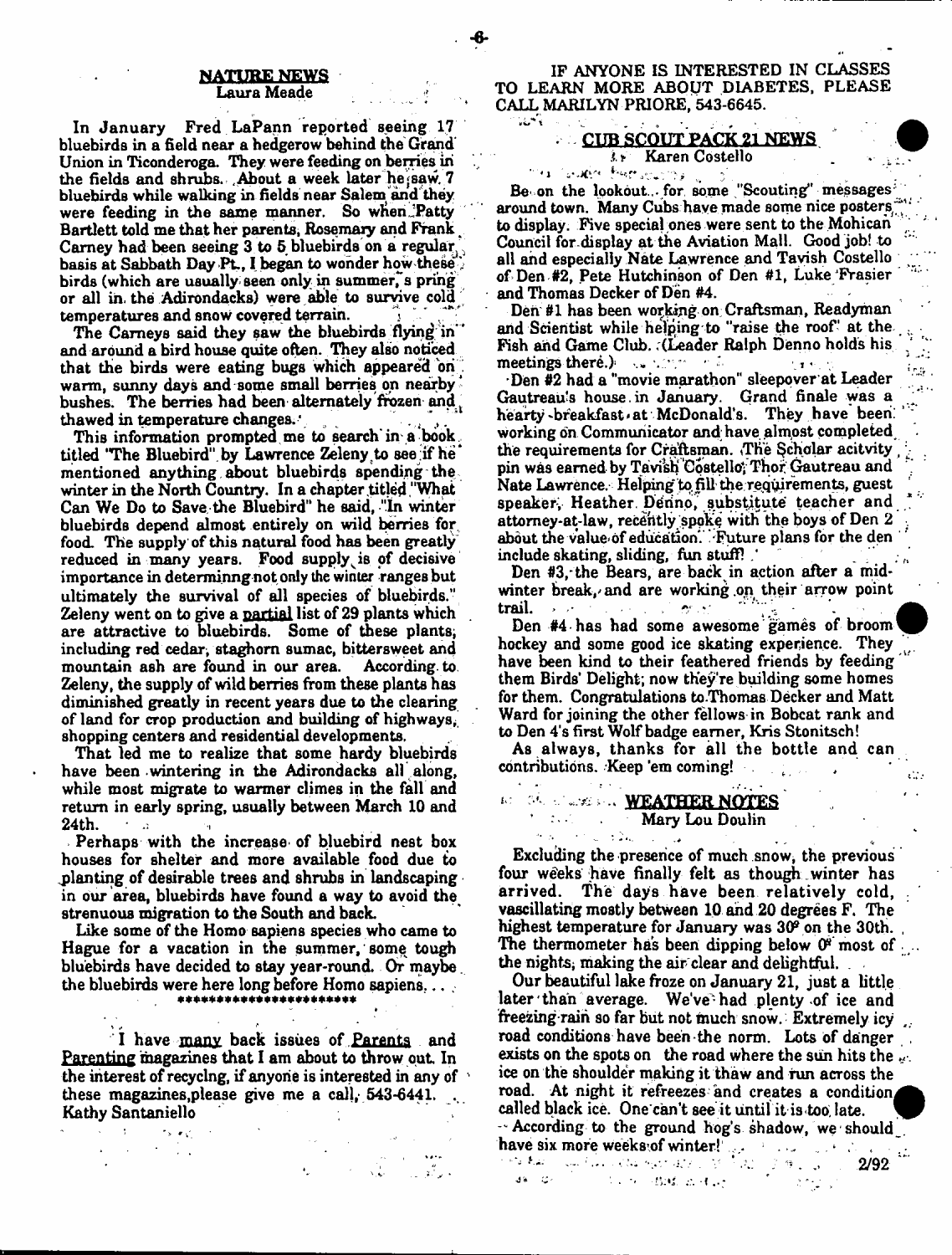DIED - Paul L. Penfield, 90, Lakeland, FL and Silver  $\bullet$ Bay, NY, on January 9 in Lakeland. He is survived by his wife Charlotte, two daughters, Eleanor P. Spencer and Martha P. Brown and a son, Paul Penfield Jr., 9 grandchildren and 7 great-grandchildren. Mr. Penfield has been a summer resident of Silver Bay since 1908. His father was a member of the committee that visited the hotel at Silver Bay and recommended its purchase by the YMCA. This led to the creation of the Silver Bay Association. Mr. Penfield happened to be present about the time the Boy Scouts of America were formed at Silver Bay, and he became Boy Scout No. 83.

DIED - Dr. Charles S. Steurer, 94, of Tarrytown, NY and Silver Bay, on January 12,1992 in Tarrytown. Dr. Steurer is survived by his wife, Charlotte, Tarrytown, daughters Doris Odell of Portage, WI and Janet Breitenbach, Silver Bay, six grandchildren, 7 greatgrandchildren and several nephews.

DIED - Helen A. Belknap, 78, Overbrook Drive, Hague, at her home on January 21, 1992. Mrs. Belknap had been a resident of Hague for the past 25 years. Survivors include her husband, Herbert, one daughter, Mrs. Raymond White, Scarsdale, one. brother, one sister, two granddaughters and two great-, grandchildren. .

DIED - Beverly Joseph Dunklee, 63, West Hague Road, Hague, on February 4 at Moses Ludington Hospital. Mr. Dunklee was a life long resident of Hague and a U.S. Army veteran. Survivors include a , son, Beverly Jr. and a daughter Tina Blackburn, both of N.C., one brother Jordon, Hague, two sisters and one grandchild.

<sup>•</sup>

•

DIED - Mildred Merz, 92, Madison, NJ, on February 11, 1992 in Madison. Mrs. Merz is survived by her daughter, Shirley Bryant, Pine Cove Road, Hague, two sons, 8 grandchildren and 5 great-grandchildren.

# THIRD MARKING PERIOD HONOR ROLL

Included in the 134 students who attained honor roll status at Ticonderoga High School are the following students from Hague:

FIRST HONORS: Treva Braisted, Elizabeth Brunet, Elizabeth DeFranco, Tony DeFranco.

SECOND HONORS: Richard Cobb, Carolyn Dykstra, Alison LaCourse, Jesse McKeever, Michelle Waters, Vickie Waters.

The staff of The Hague Chronicle congratulates you and hopes for your continued success.

Sean Amann, son of Mr & Mrs. Thomas DeGraff and grandson of Billie and Erv, Hague, a senior at RPT, Troy majoring in mechanical engineering, has been named to that institute's Dean's List for the fall semester.

# 3DUNPIKGS BEST SMALL TOWNS IN AMERICA CONTEST

-7-

"Enter your town in the "Best Small Towns in America Contest" and be eligible to win \$1,500 imprize ^ money, plus \$10,000 toward an official town fund.of your choice. The contest is open to any resident of the U.S., age 21 and over, who is a resident of a small town, which has its own local government and a population of 1,000 or less. Entrants should mail completed, signed  $\sim$  entry blank and an essay, not to exceed 1,000 words, describing why they think their townt is one of the "best" in America. For more details call or write . Dorothy Henry, Publisher The Hague Chronicle. , Hague, NY 12836 or call her at 543-6633.

# DIALING CHANGE FOR TOLL CALLS

\* » Beginning January 20, 1992, telephone customers in Elizabethtown, Hague. Keene Valley, Lake Placid, Mineville, Port Henry,. Putnam and Ticonderoga no longer need to dial the digit "1" before making toll calls within the 518 area. This dialing change will not affect the size of local calling areas or toll rates. Customers should continue to dial a "1" on all calls to places outside the 518 area code.

•The local calling areas for communities - throughout upstate will remain the same as they were prior to the dialing pattern change.

•The change in dialing does not affect the rates customers are charged for toll calls. A call that previously was a toll call will remain a toll call.

•In an effort to make the transition easier, callers will still have the option of dialing the digit "1" in placing a toll call within their area code. The call will be completed if the customer first dials "1".

•The option of dialing the digit "1" when placing a toll call within an area code will be phased out by 1994.

Customers with questions can call a NY Telephone representative at 890-8300.

# TAX DEDUCTIONS FOR VOLUNTEERS

A fact sheet is available to you by contacting the Cornell Cooperative Extension Office, Warrensburg. Telephone Warrensburg: 623-3291; Lake George: 668-4881.

#### NEW LOOKS IN TOWN?

For the past three weeks on Mondays and Fridays, the Richard E. Bolton room at the Community Center has been alive with the bouncing, stretching and dancing of approximately forty women participating in the aerobics classes being conducted by Marie Collins. Enthusiasm is there in abundance. We are all hoping for "new yous" by the end of the six weeks' course. When you all come back from your relaxing in the sun, you will see how the ladies of Hague have been utilizing their spare time in the clear cold winter months!

s in de